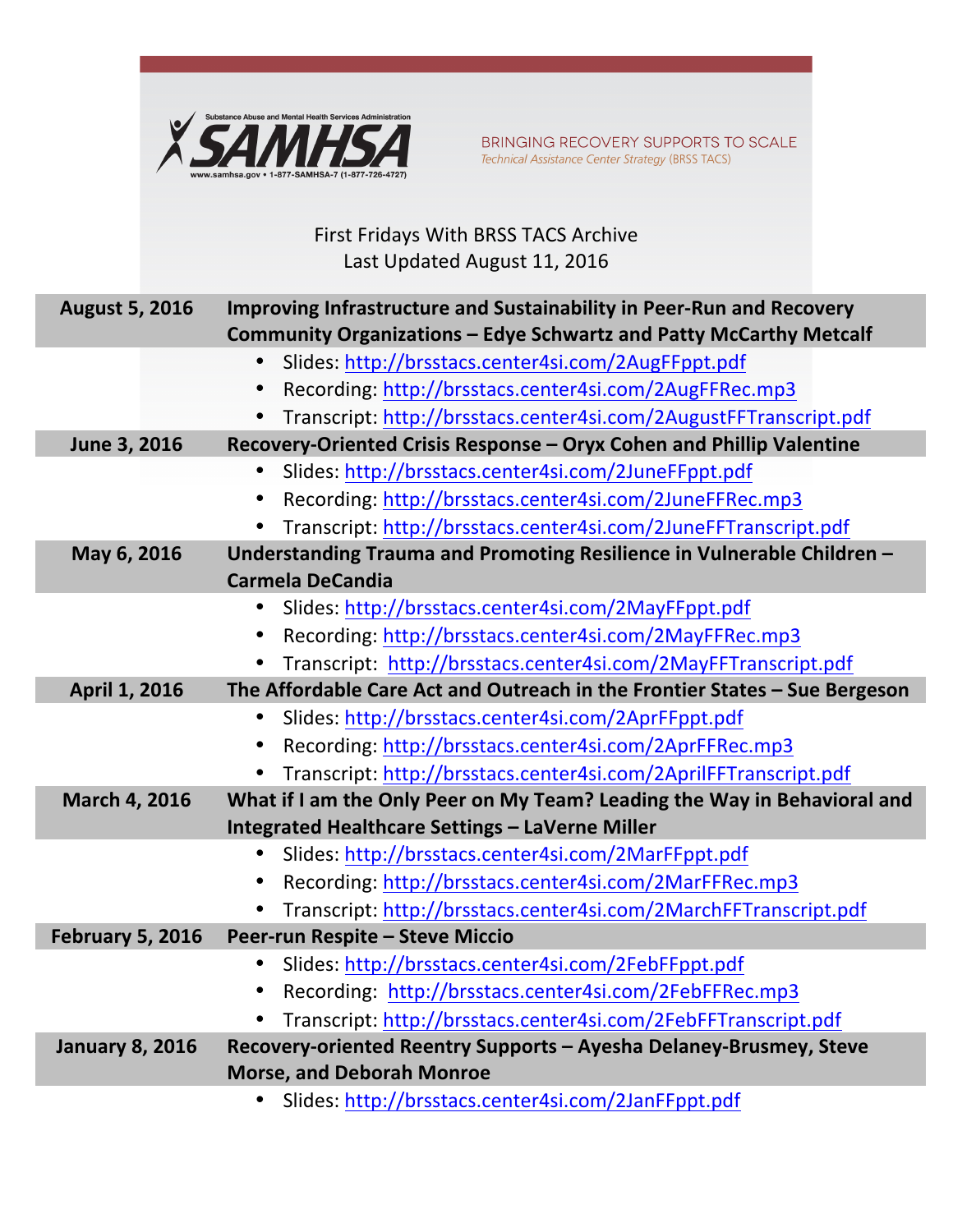|                         | Recording: http://brsstacs.center4si.com/2JanFFRec.mp3                                                     |
|-------------------------|------------------------------------------------------------------------------------------------------------|
|                         | Transcript: http://brsstacs.center4si.com/2JanFFTranscript.pdf                                             |
| <b>December 4, 2015</b> | Understanding the Work of the Peer: Competencies and Challenges - Cheryl<br><b>Gagne and Chacku Mathai</b> |
|                         | Slides: http://brsstacs.center4si.com/2DecFFppt.pdf<br>$\bullet$                                           |
|                         | Recording: http://brsstacs.center4si.com/2DecFFRec.mp3<br>$\bullet$                                        |
|                         | Transcript: http://brsstacs.center4si.com/2DecFFTranscript.pdf<br>$\bullet$                                |
| <b>November 6, 2015</b> | Increasing Employment for People in Recovery - Len Statham                                                 |
|                         | Slides: http://brsstacs.center4si.com/2NovFFppt.pdf<br>$\bullet$                                           |
|                         | Recording: http://brsstacs.center4si.com/2NovFFRec.mp3<br>$\bullet$                                        |
|                         | Transcript: http://brsstacs.center4si.com/NovemberFFTranscript2.pdf                                        |
| <b>October 2, 2015</b>  | Recovery Messaging: Our Stories Have Power - Patty McCarthy Metcalf                                        |
|                         | Slides: http://brsstacs.center4si.com/Oct2FFppt.pdf<br>$\bullet$                                           |
|                         | Recording: http://brsstacs.center4si.com/OctFFRec.mp3                                                      |
|                         | Transcript: http://brsstacs.center4si.com/OctoberFFTranscript.pdf                                          |
| September 4,            | Career Development for Peer Support Workers - Neil Campbell and Tanya                                      |
| 2015                    | <b>Stevens</b>                                                                                             |
|                         | Neil Campbell's Slides: http://brsstacs.center4si.com/SepFFppt1.pdf<br>$\bullet$                           |
|                         | Tanya Stevens' Slides: http://brsstacs.center4si.com/SepFFppt2.pdf<br>$\bullet$                            |
|                         | Recording: http://brsstacs.center4si.com/SepFFRec.mp3<br>$\bullet$                                         |
|                         | Transcript: http://brsstacs.center4si.com/SeptemberFFTranscript.pdf                                        |
| <b>August 7, 2015</b>   | Maintaining Core Competencies - Dr. Cheryl Gagne                                                           |
|                         | Slides: http://brsstacs.center4si.com/AugFFppt.pdf<br>$\bullet$                                            |
|                         | Recording: http://brsstacs.center4si.com/AugFFRec.mp3                                                      |
|                         | Transcript: http://brsstacs.center4si.com/AugustFFTranscript.pdf                                           |
| June 5, 2015            | Youth Leadership Development - Dr. Cori Sheedy                                                             |
|                         | Slides: http://brsstacs.center4si.com/JuneFFppt.pdf                                                        |
|                         | Recording: http://brsstacs.center4si.com/JuneFFRec.mp3                                                     |
|                         | Transcript: http://brsstacs.center4si.com/JuneFFTranscript.pdf                                             |
| May 1, 2015             | Peer Support in Homeless Service Settings - Melodie Pazolt                                                 |
|                         | Slides: http://brsstacs.center4si.com/MayFFppt.pdf                                                         |
|                         | Recording: http://brsstacs.center4si.com/MayFFRec.mp3<br>$\bullet$                                         |
|                         | Transcript: http://brsstacs.center4si.com/MayFFTranscript.pdf                                              |
| April 3, 2015           | Building Effective and Sustainable Peer-run Organizations - Dr. Edye<br><b>Schwartz</b>                    |